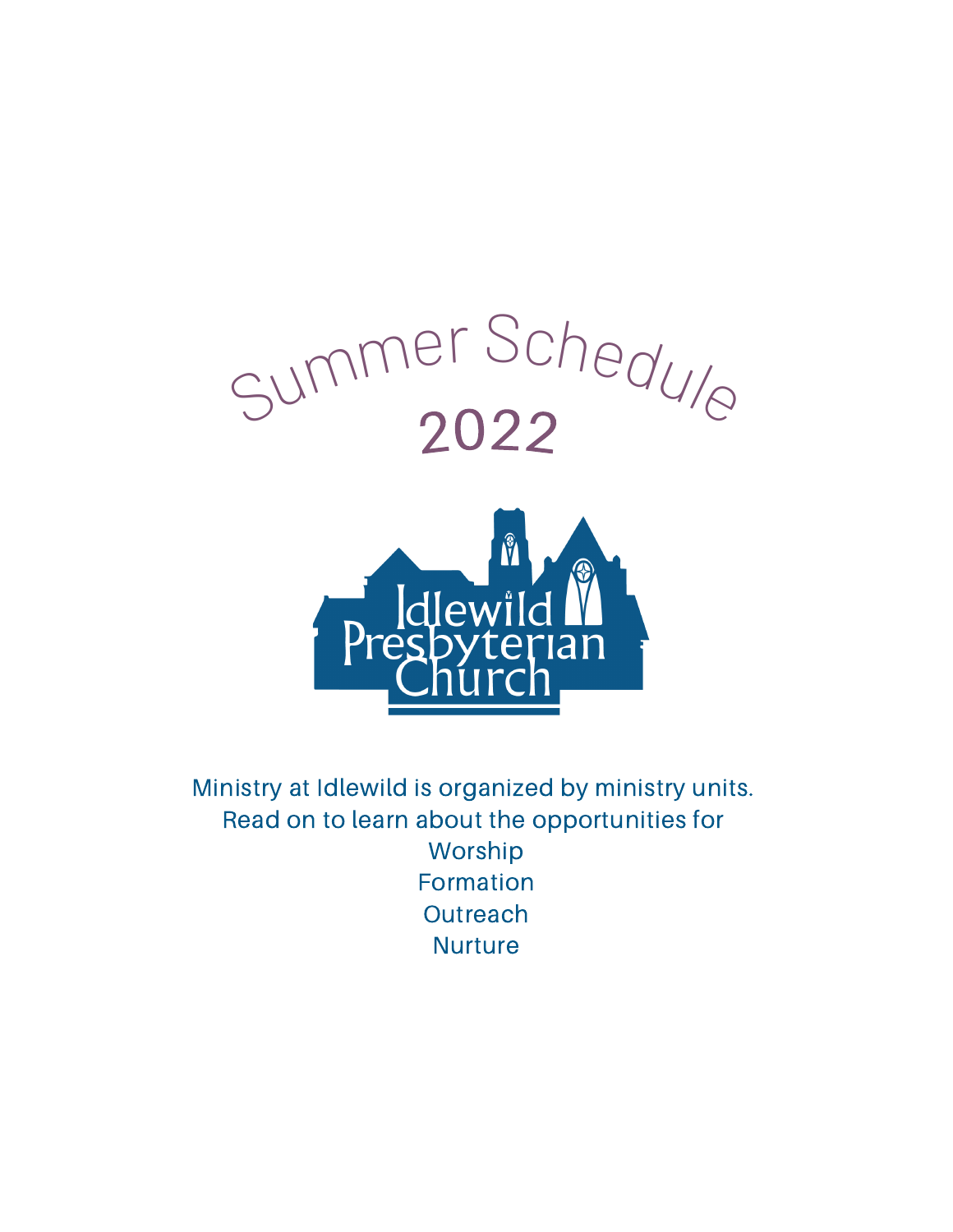| <b>Worship</b>       |                          | <b>Sunday Worship Services are weekly at 11 AM</b><br>in-person and on Livestream                                                                                                                                                                                                                          |  |
|----------------------|--------------------------|------------------------------------------------------------------------------------------------------------------------------------------------------------------------------------------------------------------------------------------------------------------------------------------------------------|--|
| <b>Sermon Series</b> | <b>June 12 - July 31</b> | <i>Being the Body</i> is a series inspired by a St. Teresa of Ávila<br>(1515-1582) quote that mentions, "Christ has no body now on<br>earth but yours." We will spend the summer discussing and<br>breaking down what it means for us to be Christ's lungs, eyes, ears,<br>hands, feet, tongue, and heart. |  |
| <b>Fall Kick-Off</b> | <b>August 14</b>         | Children ages $0 - 100$ are invited to gather in the Sanctuary as we celebrate<br>the beginning of the new church year! Children and youth are dismissed to<br>their new classes and adults learn about new Sunday school opportunities.                                                                   |  |

### **Adult Formation Adult Forum: 9:40 AM each Sunday**

Join us this summer for faithful discussion each week either through Livestream or in-person in Montgomery Hall. A special thank you to our hosts this summer, Julie Markham, Rev. Elizabeth Doolin, Jonathan Jones, and Daniel Edwards. Speakers and topics include:

| June 5           | <b>David Yawn:</b> The Russia-Ukraine Conflict                           |
|------------------|--------------------------------------------------------------------------|
| June 12          | <b>Robert Busby:</b> Update on Idlewild's Outreach Ministry              |
| <b>June 19</b>   | <b>Dr. Beverly Bond:</b> Juneteenth History and Meaning                  |
| June 26          | <b>Josh Spickler:</b> The Mission of Just City                           |
| July 3           | Holiday                                                                  |
| <b>July 10</b>   | <b>Brad Vest:</b> Photojournalism in Memphis: A Portrait of Foote Homes  |
| July 17          | <b>Tina Sullivan:</b> What the Future Holds for Overton Park             |
| July 24          | <b>Mark Jones:</b> Historical Tour of Idlewild Church                    |
| July 31          | <b>Jonathan Large:</b> Shelby Foote                                      |
| <b>August</b> 7  | <b>Dr. Steve Haynes:</b> Rhodes College "Liberal Arts in Prison" Program |
| <b>August 14</b> | <b>Fall Kick Off</b>                                                     |

#### **Weekday Studies and Fellowship Groups**

| <b>Men's Breakfast</b><br>Date: Tuesdays, 9 AM<br><b>Place:</b> Montgomery Hall/Zoom | Men's Breakfast, Fellowship, Prayer, and Bible Study will continue<br>discussing the book of Timothy. |
|--------------------------------------------------------------------------------------|-------------------------------------------------------------------------------------------------------|
| <b>Idlewild Book Club</b>                                                            | This class meets to discuss books of all genres. All are welcome -                                    |

**Date:** 4th Thursdays of the month **Place:** 305 and on Zoom

This class meets to discuss books of all genres. All are welcome members and non-members.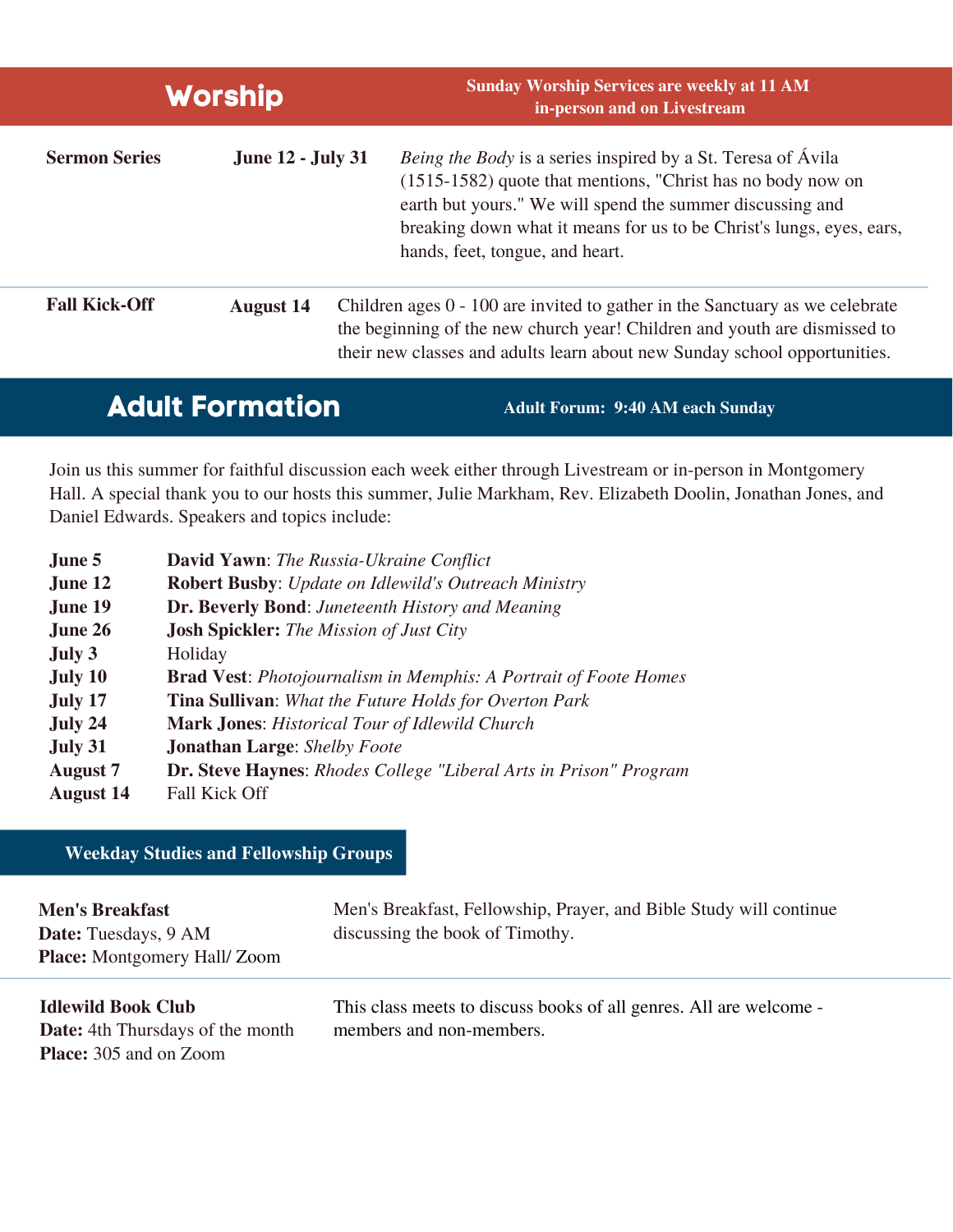| <b>Presbyterian Women</b>                                                 | Presbyterian Women events and circles are welcome to all who identify<br>as female.                                                      |
|---------------------------------------------------------------------------|------------------------------------------------------------------------------------------------------------------------------------------|
| <b>Tuesday Night Food</b>                                                 | Nurture is highlighting our partnership with the Med's Newborn Center.                                                                   |
| & Fellowship                                                              | Please bring new or unused baby items such as socks, diapers, towels,                                                                    |
| Date: June 7                                                              | baby wipes, or VISA gift cards. Full list and details to come.                                                                           |
| <b>Afghan Food Event</b>                                                  | The Akrami family will join us to teach a cooking class. We will end the                                                                 |
| <b>Date:</b> June 21, 7-8 PM                                              | class by trying the different dishes. This event will have limited seating                                                               |
| <b>Place:</b> Montgomery Hall                                             | so look out for the sign-up.                                                                                                             |
| <b>Synod Living Waters</b><br><b>Gathering</b><br><b>Date:</b> June 23-25 | This gathering will be in person and on Zoom. There will be a fee to<br>attend. Please reach out to Barbara Denley for more information. |
| <b>High Tea</b>                                                           | If you consider yourself one of the older generations in the                                                                             |
| <b>Date:</b> July 12, 2 -2:30 PM                                          | congregation, please join us. We will enjoy tea and hors-d'oeuvres and                                                                   |
| <b>Place: Parlor</b>                                                      | discuss fellowship opportunities that you would like to participate in.                                                                  |
| <b>Presbytery Gatherings</b>                                              | Join us for our yearly meeting at Pinecrest to discuss the year's book of                                                                |
| <b>Date:</b> August 20                                                    | study, Celebrating Sabbath. This year, the author, Carol M. Bechtel,                                                                     |
| <b>Place: Pinecrest</b>                                                   | will be the keynote speaker.                                                                                                             |

## **Young Adult Formation**

**Theology on Tap: Brewery Tour**

**Date:** Thursdays June 2 - August 4 7 - 8 PM

Join us this Summer for Theology on Tap: Brewery Tour! Every week we will meet at a different brewery to discuss a current issue through the lens of faith. Hope you can tap in with us this summer!

**June 2 June 9 June 16 June 23 June 30 July 7 July 14 July 21 July 28 August 4** *Meddlesome Wiseacre on Broad Grind City Memphis Made Ghost River Taproom Crosstown Brewery Hampline Brewery Soul & Spirits High Cotton Wiseacre Downtown*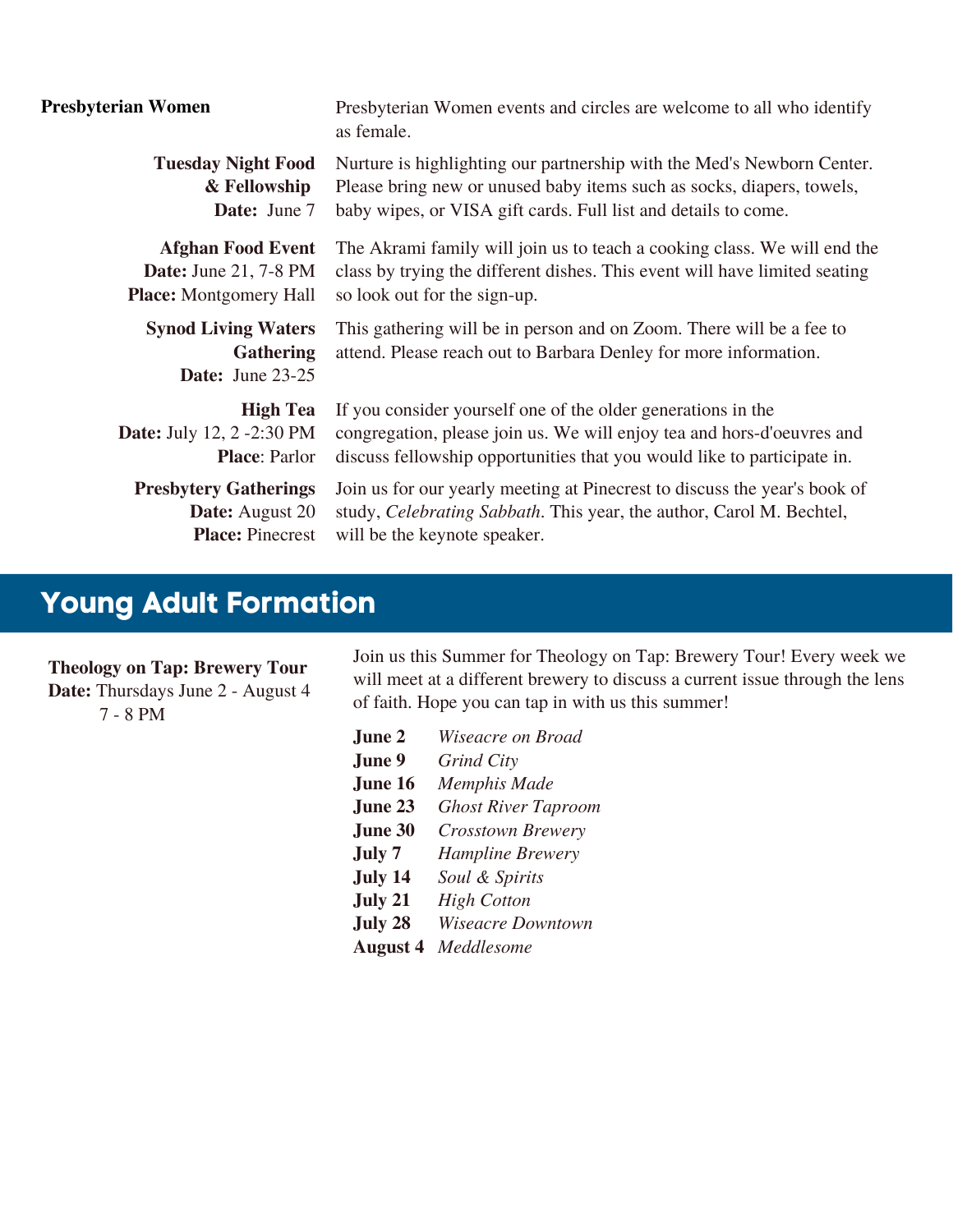# **Youth Formation**

| <b>Montreat</b>                                                                                | 9th-12th graders are going to Montreat this summer to bond, play games,<br>and take time to encounter the Spirit in new ways.                                                                               |                                                                                                                 |
|------------------------------------------------------------------------------------------------|-------------------------------------------------------------------------------------------------------------------------------------------------------------------------------------------------------------|-----------------------------------------------------------------------------------------------------------------|
|                                                                                                | June 12<br><b>July 17-23</b>                                                                                                                                                                                | Info Meeting after worship in Montgomery Hall<br>Montreat                                                       |
| <b>Special Events</b>                                                                          | <b>May 31 - June 1</b><br>June 4<br><b>August 14</b>                                                                                                                                                        | Lock-In at the Church 6 PM - 11 AM<br>Youth go the Mid-South Pride Parade (See Nurture)<br><b>Fall-Kick Off</b> |
| Youth & Kids' Wing Clean Up<br><b>Date:</b> June 5; 3 PM until finished                        | Get in some community service hours and show your church some love.<br>Wear comfy clothes and help us get our space ready for summer and fall!<br>We'll order pizzas and open the gym when the job is done. |                                                                                                                 |
| <b>Food Bank And</b>                                                                           | June $8(7:45 - 11$ AM)<br><b>June 22 (7:45 - Noon)</b><br><b>August 10 (7:45 - Noon)</b>                                                                                                                    | Food Bank & Breakfast<br>Food Bank & Lunch<br>Food Bank & Swim                                                  |
| <b>Youth Sunday School</b><br><b>Dates:</b> June 5, 12, 19, 26, $\&$<br>August 7; 9:40-10:40AM | Youth are invited to help run Sunday Funday Kids Forum in the<br>QUEST room.                                                                                                                                |                                                                                                                 |

# **Children's Formation**

| <b>Sunday Funday Kids' Forum</b><br><b>Dates:</b> June 5, 12, 19, 26, $\&$<br>August 7; 9:40-10:40AM | Kids from ages 3-12 are invited for a laid back time of fellowship and<br>fun. Meet in the new Kids' Room on the third floor of the Jones. We'll<br>read a story, play some games, and head to the gym/playground at the<br>end of class.             |
|------------------------------------------------------------------------------------------------------|-------------------------------------------------------------------------------------------------------------------------------------------------------------------------------------------------------------------------------------------------------|
| <b>Worship &amp; Wonder</b>                                                                          | Children ages 3-kindergarten are welcome to leave "big church" after                                                                                                                                                                                  |
| <b>Dates:</b> June 5, 12, 19, 26, $\&$                                                               | the Time with Younger Church for their own worship service in the                                                                                                                                                                                     |
| August 7                                                                                             | Worship & Wonder room.                                                                                                                                                                                                                                |
| Kids & Youth Wing Clean Up<br><b>Dates:</b> June 5, 3 PM<br><b>Where:</b> 3rd Floor Jones Building   | We need your help cleaning, clearing out, organizing, and decorating<br>to prepare for summer and fall programming. Kids can help too and the<br>gym will be open for free play. Meet on the 3rd floor of the Jones and<br>let's get our space ready. |
| <b>Popsicles in the Playground</b>                                                                   | Meet at the church playground for some water play and fellowship!                                                                                                                                                                                     |
| <b>Dates:</b> June 25; 10 - 11 AM                                                                    | We'll have sprinklers, water shooters, and water tables ready to splash                                                                                                                                                                               |
| <b>Where: Church Playground</b>                                                                      | while kids and parents spend some time together.                                                                                                                                                                                                      |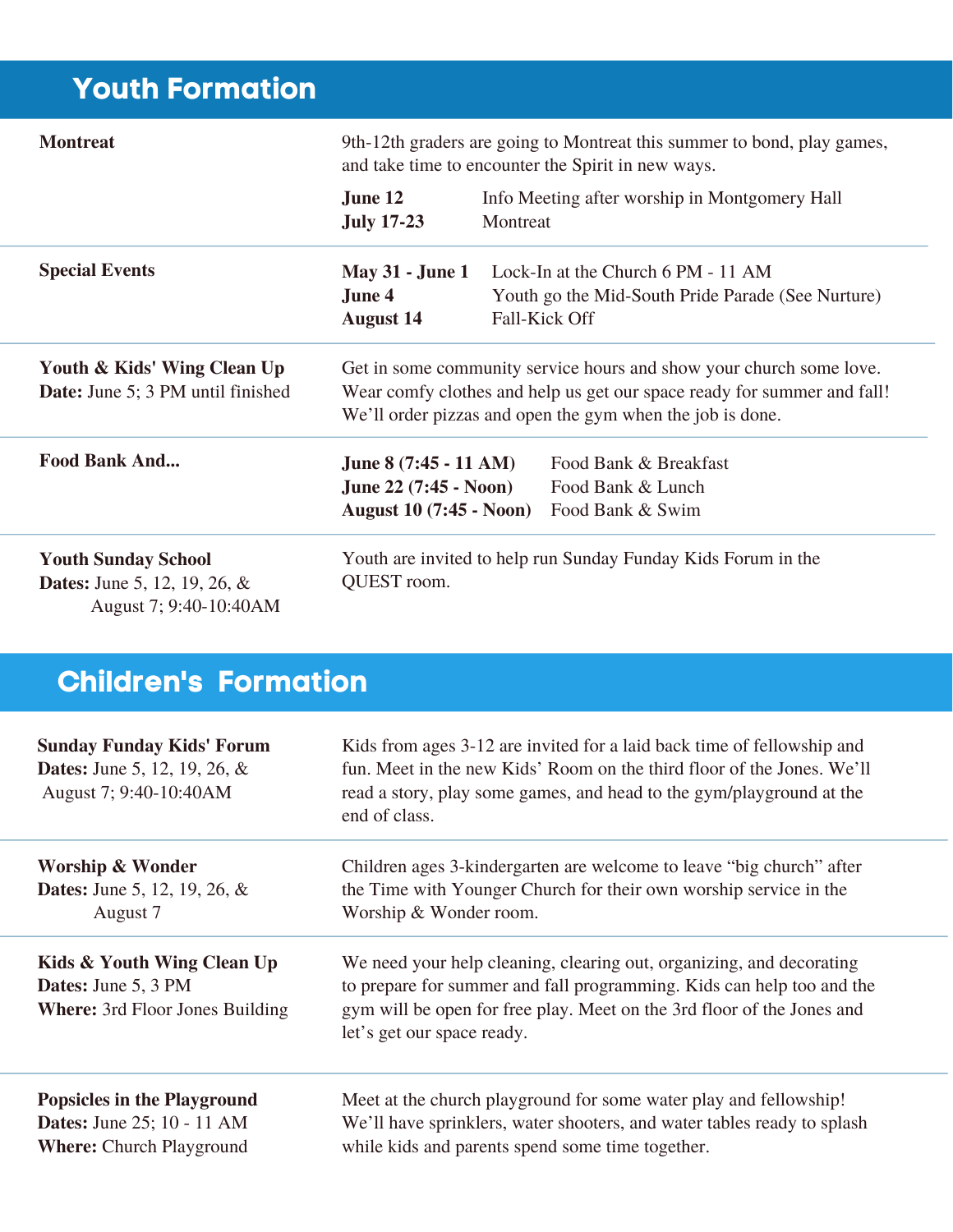| <b>Music</b>                                                                                                   |                                                                                                                                                                                                                                                                                                       |
|----------------------------------------------------------------------------------------------------------------|-------------------------------------------------------------------------------------------------------------------------------------------------------------------------------------------------------------------------------------------------------------------------------------------------------|
| <b>Idlewild Choir</b>                                                                                          | Our goal is to support and enhance congregational songs by leading<br>worship through music every Sunday.                                                                                                                                                                                             |
| <b>Handbell Ringers</b>                                                                                        | Handbell ringers embellish worship every week with peals that call us to<br>worship. They often enhance congregational songs and choral music with<br>their ringing. Rehearsals are Sunday mornings before worship.                                                                                   |
| <b>Nurture</b>                                                                                                 |                                                                                                                                                                                                                                                                                                       |
| <b>Pride Parade</b><br><b>When: June 4, 12:30 PM</b><br><b>Where: New Daisy Theatre</b>                        | If you would like to walk in or watch the parade, gather at the New<br>Daisy Theatre on Beale St The parade begins at 1pm. If you have any<br>questions, please contact Mark Jones at mgjfelix@aol.com.                                                                                               |
| <b>Fall Soccer</b><br>Sign Up: June 6-29                                                                       | For boys and girls ages 4–12. Practice begins August 22 for 6–12-year-<br>olds and games begin Sept 10. The first practice for 4 and 5-year-olds is<br>Sept 10. Registration is \$55 for ages 4–5 and \$85 for ages 6–12. All<br>registrations include uniforms. Scholarships available upon request. |
| <b>Water Day</b><br><b>When:</b> August 13, 4 - 6 PM                                                           | Come celebrate the start of fall programming with our fun-filled water<br>day party in the parking lot. We will have water slides/games set up in<br>the parking lot. We will also be collecting school supplies to donate to<br><b>Brewster Elementary School.</b>                                   |
| <b>Pottery Studio</b><br>When: Wednesdays, 6-8PM                                                               | Register on Realm to come to open pottery studio. We have all the<br>materials you need to create and enjoy this space.                                                                                                                                                                               |
| <b>Tuesday Night Food &amp;</b><br>Fellowship<br><b>When: June 7, 5:30 PM</b><br><b>Where: Montgomery Hall</b> | Come share a meal and spend time together. This evening, you are invited<br>to support Regional One's newborn NICU center. A detailed list of items<br>needed will be posted in our newsletters soon.                                                                                                 |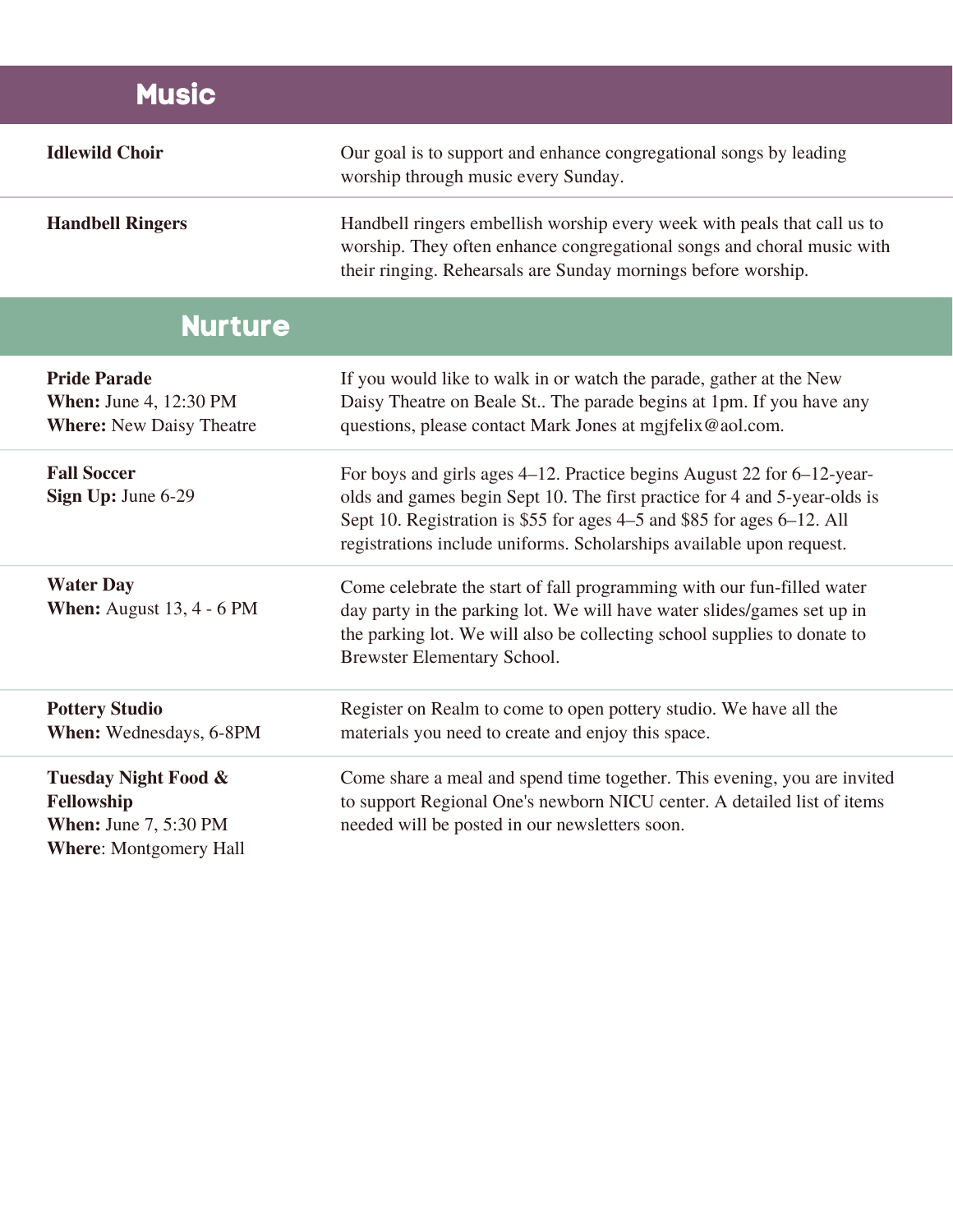## **Outreach**

| <b>Food Bank</b><br>When: 2nd & 4th Wednesday<br>mornings of the month | We will continue to partner with the Mid-South Food Bank on the second<br>and fourth Wednesdays of the month. Please sign up so we know we have<br>enough volunteers.                                                                                                                                                   |
|------------------------------------------------------------------------|-------------------------------------------------------------------------------------------------------------------------------------------------------------------------------------------------------------------------------------------------------------------------------------------------------------------------|
| <b>MICAH</b><br><b>Meeting:</b> 3rd Thursday of<br>the month at 5 PM   | The Memphis Interfaith Coalition for Action and Hope is a regional<br>faith-based coalition working for social justice in the Memphis area.<br>MICAH seeks to identify areas of social concern, find consensus, and<br>work with community leaders for lasting change.                                                  |
| More than a Meal<br>When: Thursdays at 5 PM                            | Idlewild opens her doors to anyone that desires a hot meal and<br>fellowship. This includes many in Memphis who are experiencing<br>homelessness or poverty.                                                                                                                                                            |
| <b>Legal Clinic</b><br><b>Next Clinic:</b> To be determined            | Idlewild coordinates with Memphis Area Legal Services and volunteer<br>lawyers, to promote and hosts two free legal clinics each year. We offer<br>assistance to anyone who seeks it.                                                                                                                                   |
| <b>McMerton Gardens</b><br>When: Saturdays,<br>10 AM-12 PM             | Idlewild has partnered with the Binghampton community, to ensure the<br>neighborhood are gardens full of fresh tomatoes, okra, green beans, and<br>other nutritious veggies. They are tended by Idlewild gardeners,<br>neighbors, and friends who meet on Saturday mornings to plant, tend,<br>and harvest the produce. |
| <b>No Longer Strangers</b>                                             | No Longer Strangers is currently selling Cafe Justo Coffee to support<br>Frontera de Cristo. The group is also helping an Afghan family, the<br>Akramis. Learn more about Afghan cuisine from the family June 21<br>(see Presbyterian Women section for more information).                                              |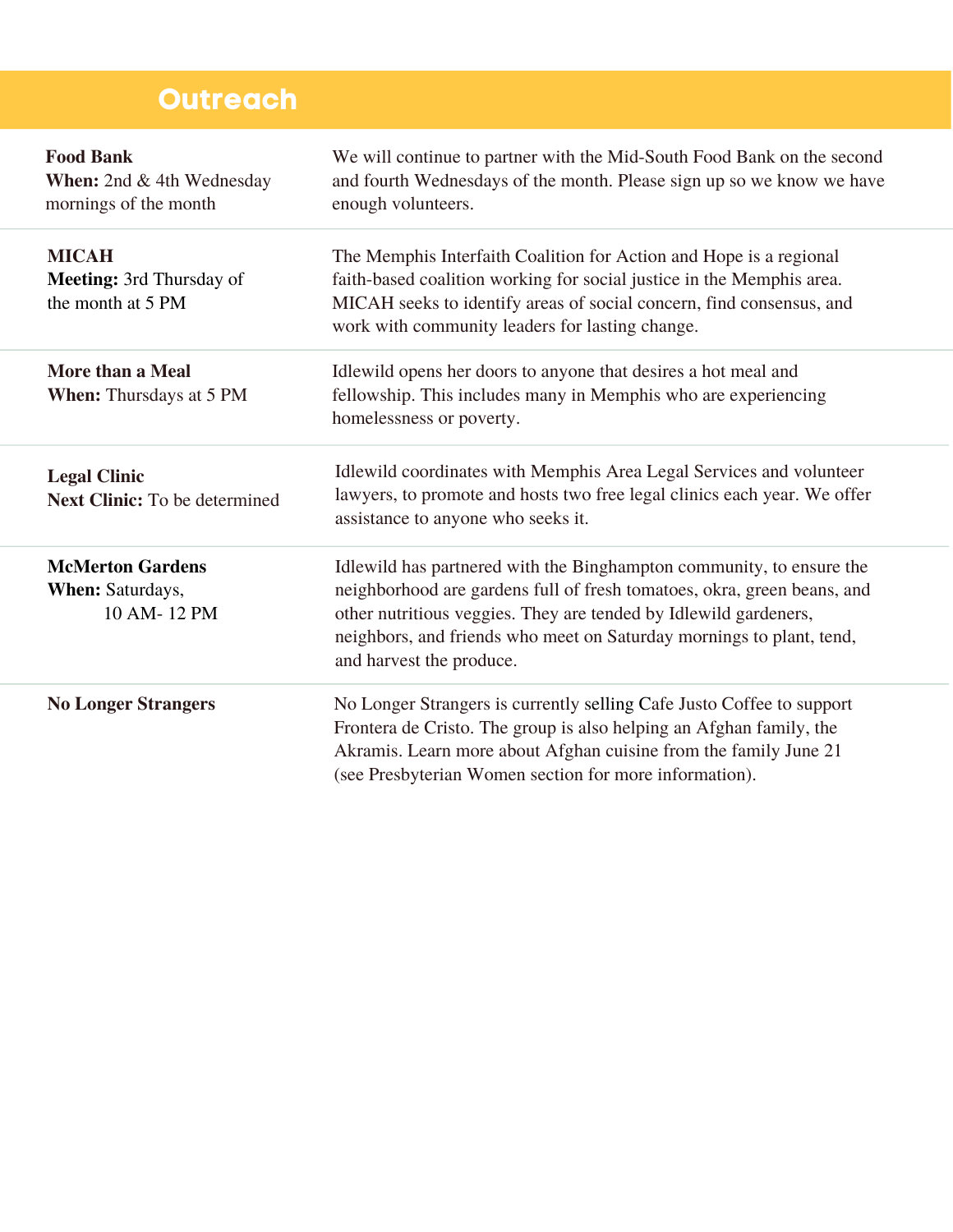### **Contact Information**

**Adult Classes Men's Bible Study Idlewild Book Club Young Adult Ministry Youth Ministry Children's Ministry Music Choir and Ringers Nurture Ministry**

**Outreach Ministry MICAH Memphis McMerton Gardens Communications Formation Scheduling**

The Reverend Elizabeth H. Doolin Ted Mealor Joyce Webber The Reverend Elizabeth H.Doolin Jeanene Mutchler Jeanene Mutchler The Reverend David J. Powers Jacob Pierce Shari Gross Robert Busby Leigh Taylor White Jim Levernier Zoe Whelan Caitlin Bertsch

edoolin@idlewildchurch.org wt.mealor@aol.com brucewebber@earthlink.net edoolin@idlewildchurch.org jeanene@idlewildchurch.org jeanene@idlewildchurch.org david@idlewildchurch.org jpierce@idlewildchurch.org sgross@idlewildchurch.org roberthbusby@gmail.com ltwhite@mwwhlaw.com jim.levernier@gmail.com zwhelan@idlewildchurch.org cbertsch@idlewildchurch.org